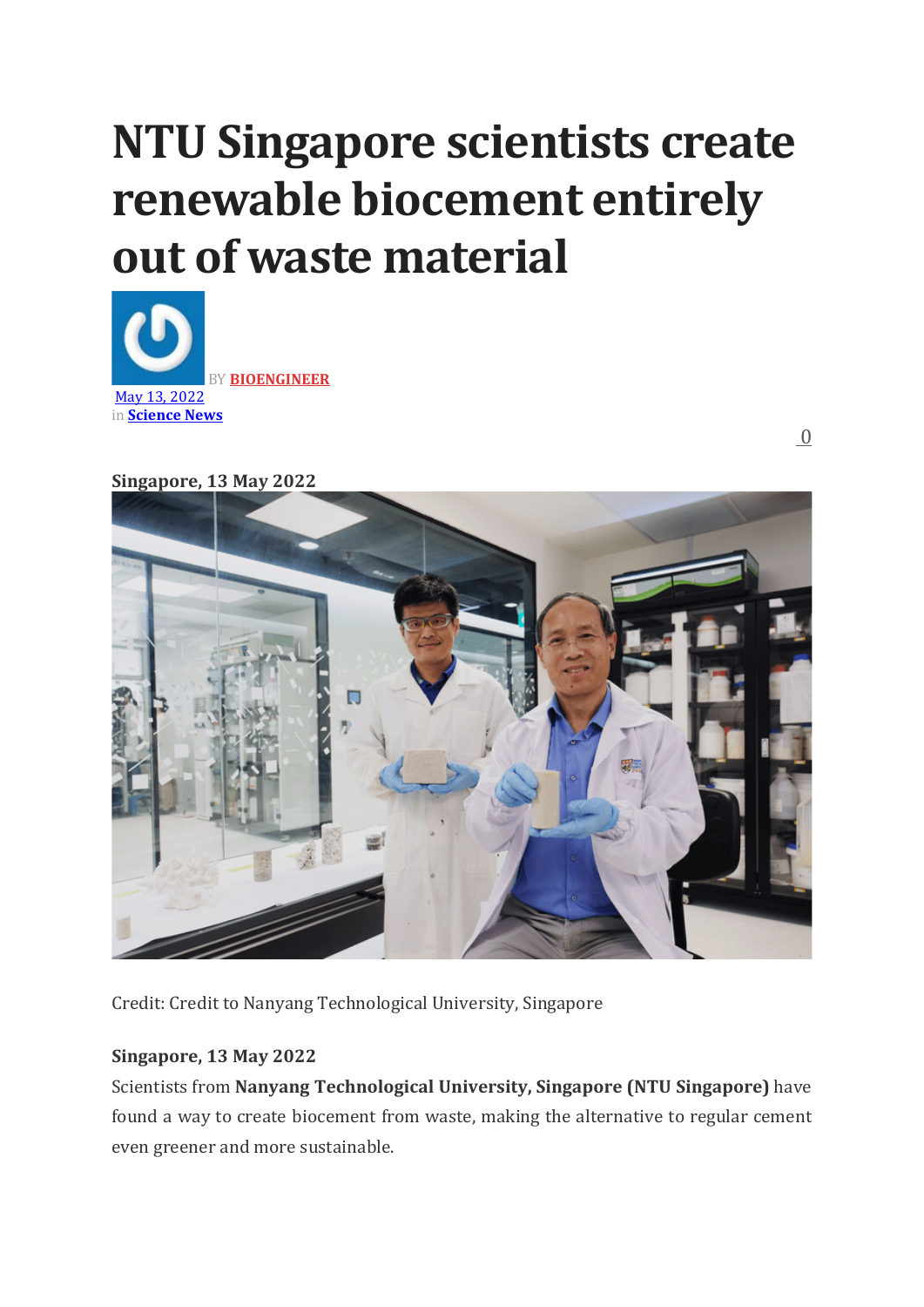Biocement is a renewable form of cement that typically uses bacteria to form a hardening reaction that binds soil into a solid block.

The NTU scientists have now managed to use two common waste materials, industrial carbide sludge and urea—from the urine of mammals—to create biocement.

They developed a process in which the reaction of urea with calcium ions in industrial carbide sludge forms a hard solid, or precipitate. When this reaction takes place in soil, the precipitate bonds soil particles together and fills the gaps between them, creating a compact mass of soil. This results in a strong, sturdy and less permeable block of biocement.

The research team, led by **Professor Chu Jian**, **Chair of the School of Civil and Environmental Engineering**, showed in a proof-of-concept research paper published in February 2022 in the *Journal of Environmental Chemical Engineering* that their biocement could potentially become a sustainable and cost-effective method for soil improvement, such as strengthening the ground for use in construction or excavation, controlling beach erosion, reducing dust or wind erosion in the desert, or building freshwater reservoirs on beaches or in the desert.

It can also be used as biogrout to seal cracks in rock for seepage control and even to touch up and repair monuments like rock carvings and statues.

"Biocement is a sustainable and renewable alternative to traditional cement and has great potential to be used for construction projects that require the ground to be treated," said **Prof Chu**, who is also the **Director of NTU's Centre for Urban Solutions**. "Our research makes biocement even more sustainable by using two types of waste material as its raw materials. In the long run, it will not only make it cheaper to manufacture biocement, but also reduce the cost involved for waste disposal."

The NTU scientists' research supports the **NTU 2025 strategic plan** which aims to address some of humanity's grand challenges, including in mitigating human impact on the environment through advancing research and development in sustainability.

## **Urine, bacteria, and calcium: A simple recipe for biocement**

The biocement-making process requires less energy and generates fewer carbon emissions compared to traditional cement production methods.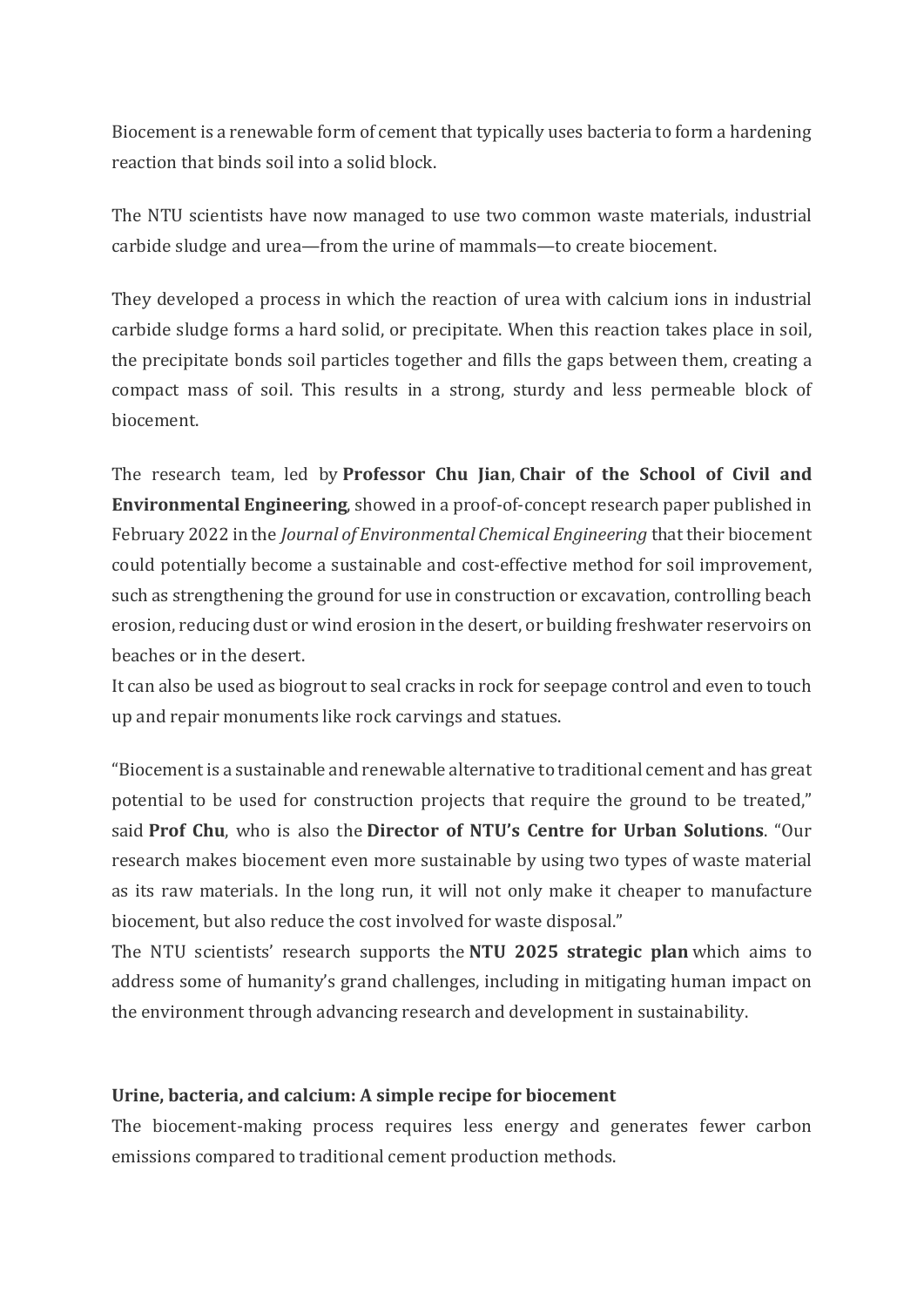The NTU team's biocement is created from two types of waste material: industrial carbide sludge – the waste material from the production of acetylene gas, sourced from Singapore factories – and urea found in urine.

Firstly, the team treats carbide sludge with an acid to produce soluble calcium. Urea is then added to the soluble calcium to form a cementation solution. The team then adds a bacterial culture to this cementation solution. The bacteria from the culture then break down the urea in the solution to form carbonate ions.

These ions react with the soluble calcium ions in a process called microbially induced calcite precipitation (MICP). This reaction forms calcium carbonate – a hard, solid material that is naturally found in chalk, limestone and marble.

When this reaction occurs in soil or sand, the resulting calcium carbonate generated bonds soil or sand particles together to increase their strength and fills the pores between them to reduce water seepage through the material. The same process can also be used on rock joints, which allows for the repair of rock carvings and statues.

The soil reinforced with biocement has an unconfined compression strength of up to 1.7 megapascals (MPa), which is higher than that of the same soil treated using an equivalent amount of cement.

This makes the team's biocement suitable for use in soil improvement projects such as strengthening the ground or reducing water seepage for use in construction or excavation or controlling beach erosion along coastlines.

**Paper first author Dr Yang Yang**, a former NTU PhD student and research associate at the Centre for Urban Solutions who is currently a postdoctorate fellow at Chongqing University, China, said: "The calcium carbonate precipitation at various cementation levels strengthens the soil or sand by gradually filling out the pores among the particles. The biocement could also be used to seal cracks in soil or rock to reduce water seepage."

## **A sustainable alternative to cement**

Biocement production is greener and more sustainable than the methods used to produce traditional cement.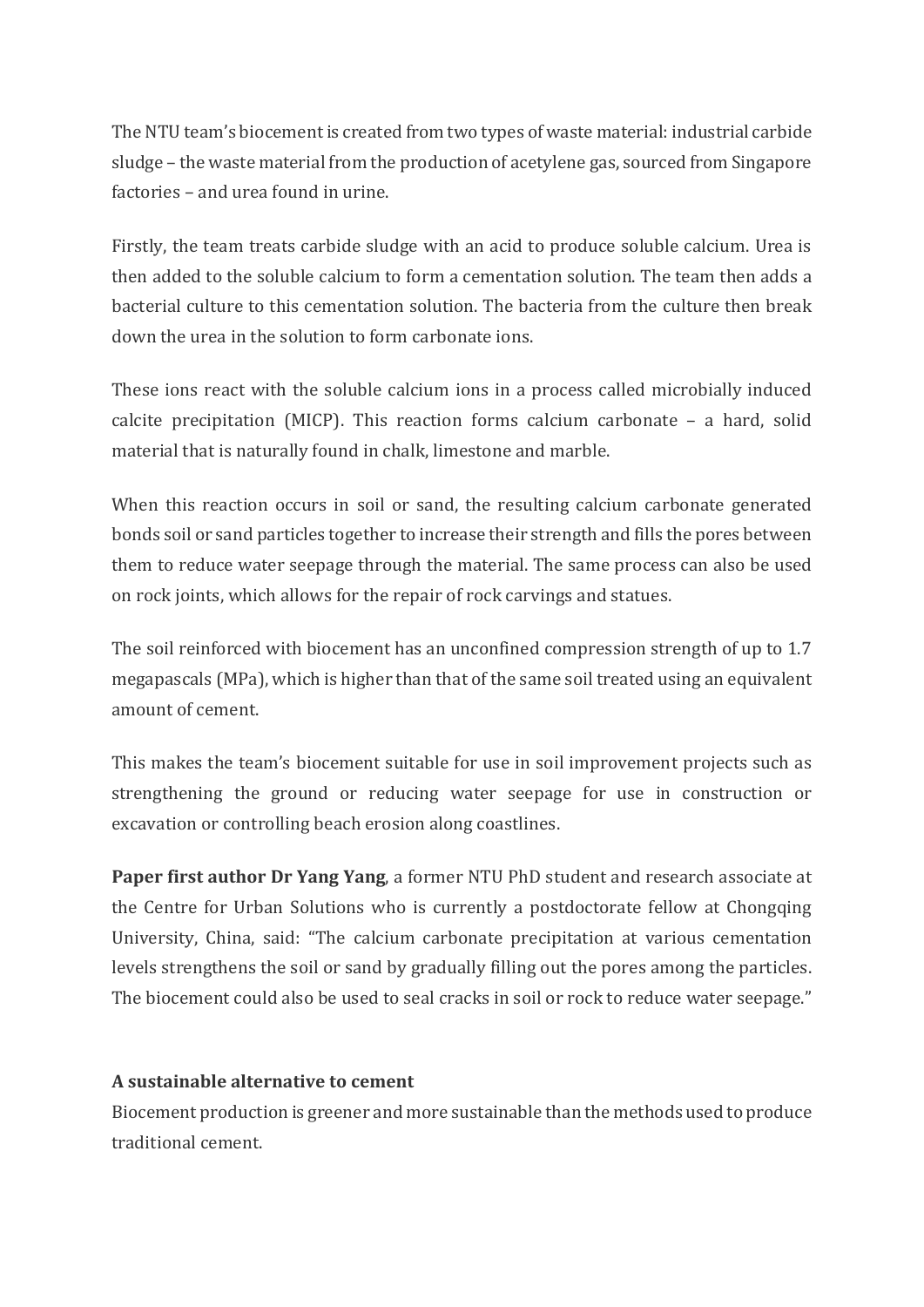"One part of the cement-making process is the burning of raw materials at very high temperatures over 1,000 degrees Celsius to form clinkers – the binding agent for cement. This process produces a lot of carbon dioxide," said **Prof Chu**. "However, our biocement is produced at room temperature without burning anything, and thus it is a greener, less energy demanding, and carbon-neutral process."

**Dr Yang Yang** said: "In Singapore, carbide sludge is seen as waste material. However, it is a good raw material for the production of biocement. By extracting calcium from carbide sludge, we make the production more sustainable as we do not need to use materials like limestone which has to be mined from a mountain."

**Prof Chu** added: "Limestone is a finite resource – once it's gone, it's gone. The mining of limestone affects our natural environment and ecosystem too."

The research team says that if biocement production could be scaled to the levels of traditional cement-making, the overall cost of its production compared to that of conventional cement would be lower, which would make biocement both a greener and cheaper alternative to cement.

### **Restoring monuments and strengthening shorelines**

Another advantage of the NTU team's method in formulating biocement is that both the bacterial culture and cementation solution are colourless. When applied to soil, sand or rock, their original colour is preserved.

This makes it useful for restoring old rock monuments and artifacts. For example, Dr Yang Yang has used the biocement to repair old Buddha monuments in China. The biocement can be used to seal gaps in cracked monuments and has been used to restore broken-off pieces, such as the fingers of a Buddha's hands. As the solution is colourless, the monuments retain their original colour, keeping the restoration work true to history.

In collaboration with relevant national agencies in Singapore, the team is currently trialling their new biocement at East Coast Park, where it is being used to strengthen the sand on the beach. By spraying the biocement solutions on top of the sand, a hard crust is formed, preventing sand from being washed out to sea.

The team is also exploring further large-scale applications of their biocement in Singapore, such as road repair by sealing cracks on roads, sealing gaps in underground